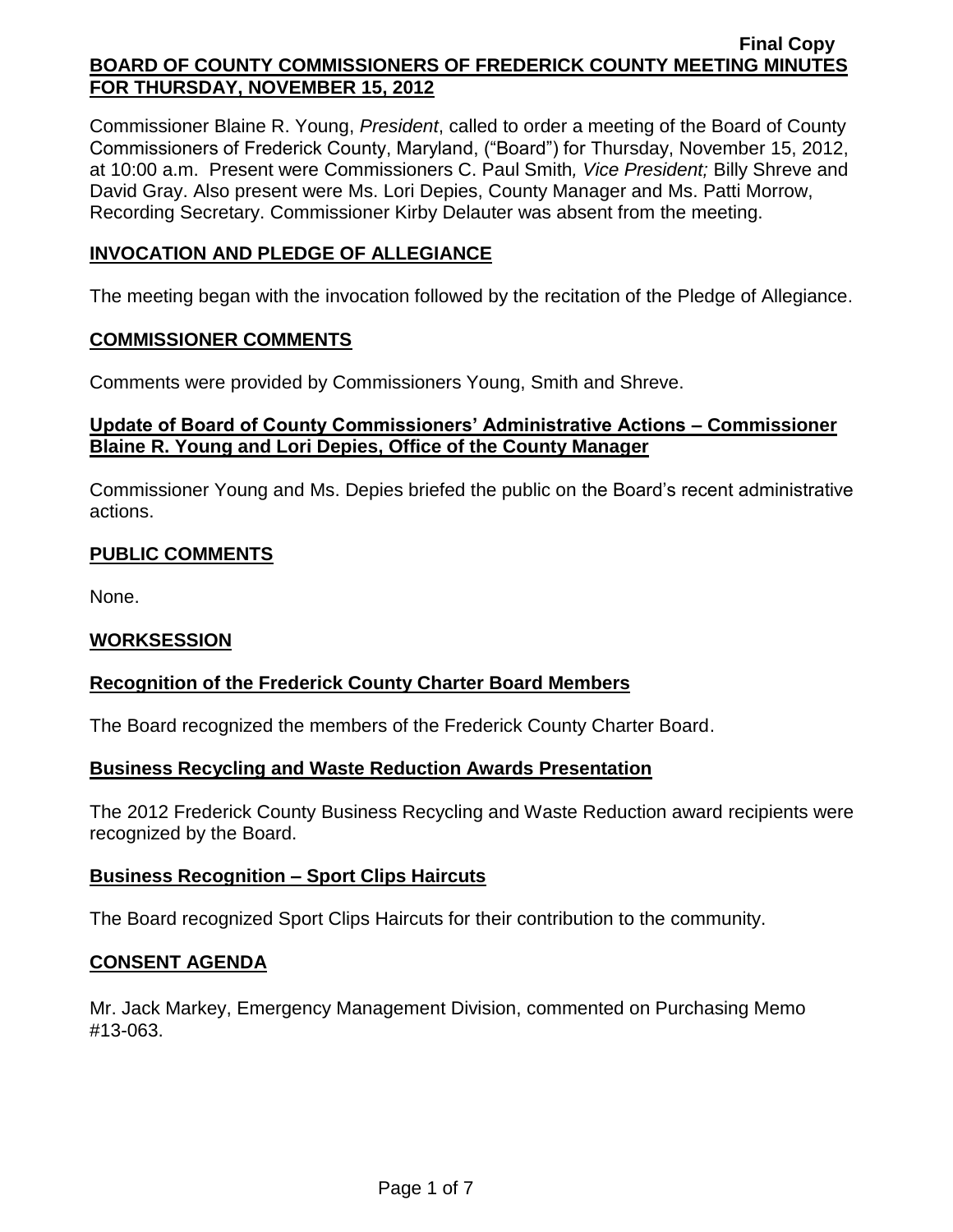The following item was pulled from the consent agenda and rescheduled for Tuesday, November 20.

Purchasing Memo #13-063 – Maintenance for 800 MHz Trunked Radio System, Subscriber Radios and System Administration (renewal contract) Award to: Motorola Solutions Award amount: \$544,602.00

The following items remained on the consent agenda:

- Purchasing Memo #13-064 Incident Command Simulator System Award to: Flame-Sim LLC Award amount: \$122, 977.00
- Purchasing Memo #13-065 Private Independent Snow Removal Contractors Award to: Various vendors Award amount: Based on hourly rates
- Design Change Order No. 22, Ballenger-McKinney ENR WWTP Expansion for the City/County Sewer Study (credit change order)
- 2013 Rental Allowance Program Application and Agreement

*Motion to approve the consent agenda as amended – Passed 4-0.*

| <b>COMMISSIONERS</b> | <b>MOTION</b> | <b>SECOND</b>            | <b>YES</b> | <b>NO</b> | <b>ABSTAIN</b> | <b>NOT PRESENT</b> |
|----------------------|---------------|--------------------------|------------|-----------|----------------|--------------------|
| Young                |               |                          |            |           |                |                    |
| <b>Smith</b>         |               |                          |            |           |                |                    |
| <b>Shreve</b>        |               | $\overline{\phantom{a}}$ |            |           |                |                    |
| Grav                 |               |                          |            |           |                |                    |
| <b>Delauter</b>      |               |                          |            |           |                |                    |

## **WORKSESSION**

# **Proposed Revisions to the Industrial Wastewater Pretreatment Ordinance – Kevin Demosky, Utilities and Solid Waste Management Division**

Mr. Demosky and Mr. Mark Schweitzer, Utilities and Solid Waste Management Division, briefed the Board on the revisions.

There was no public comment.

*Motion to take the revisions to the ordinance through the public review process – Passed 4-0.*

| <b>COMMISSIONERS</b> | <b>MOTION</b> | <b>SECOND</b> | YES | <b>NO</b> | <b>ABSTAIN</b> | <b>NOT PRESENT</b> |
|----------------------|---------------|---------------|-----|-----------|----------------|--------------------|
| Young                |               |               |     |           |                |                    |
| <b>Smith</b>         |               |               |     |           |                |                    |
| <b>Shreve</b>        |               |               | ~   |           |                |                    |
| Gray                 |               |               |     |           |                |                    |
| <b>Delauter</b>      |               |               |     |           |                | Λ                  |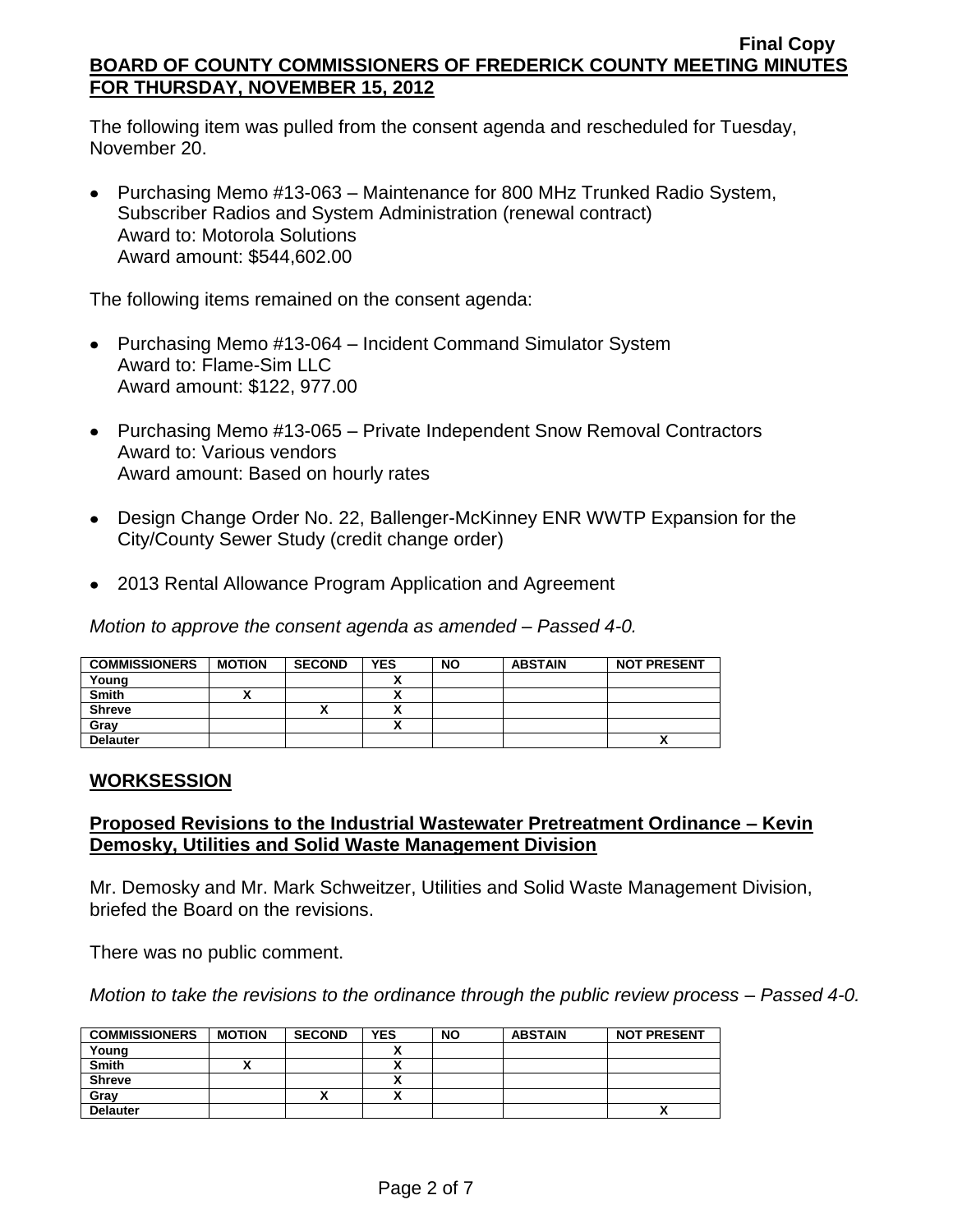## **2012 Changes to the Standard Details for Water Mains, Sanitary Sewers and Related Structures – Rod Winebrenner, Utilities and Solid Waste Management Division**

Mr. Winebrenner briefed the Board on the changes to the standard details.

There was no public comment.

*Motion to take the proposed changes through the public review process – Passed 4-0.*

| <b>COMMISSIONERS</b> | <b>MOTION</b> | <b>SECOND</b> | <b>YES</b>           | <b>NO</b> | <b>ABSTAIN</b> | <b>NOT PRESENT</b> |
|----------------------|---------------|---------------|----------------------|-----------|----------------|--------------------|
| Young                |               |               |                      |           |                |                    |
| <b>Smith</b>         |               |               |                      |           |                |                    |
| <b>Shreve</b>        |               |               | $\ddot{\phantom{0}}$ |           |                |                    |
| Gray                 |               | "             |                      |           |                |                    |
| <b>Delauter</b>      |               |               |                      |           |                | ^                  |

#### **AGENDA BRIEFING**

Commissioner Young noted the Board would hold public hearings on Tuesday, November 20 at 7:00 p.m. on the Phase I Zoning Amendment #R-06-01(A) for the Urbana North Mixed Use Development (MXD) and the Phase I Zoning Amendment #R-98-01(B) for the Urbana Office Research Center MXD.

#### **ADMINISTRATIVE BUSINESS**

#### **Policy on Policy Authority Levels – Wayne Roach, Public Works Division**

Mr. Roach presented the proposed policy.

*Motion to approve the policy on policy authority levels to clarify the difference between the County Manager and the Board regarding the implementation of facility related operating policies that would directly affect county staff and citizens – Passed 4-0.*

| <b>COMMISSIONERS</b> | <b>MOTION</b> | <b>SECOND</b> | <b>YES</b> | <b>NO</b> | <b>ABSTAIN</b> | <b>NOT PRESENT</b> |
|----------------------|---------------|---------------|------------|-----------|----------------|--------------------|
| Young                |               |               |            |           |                |                    |
| <b>Smith</b>         |               |               |            |           |                |                    |
| <b>Shreve</b>        |               | "             |            |           |                |                    |
| Grav                 |               |               | ~          |           |                |                    |
| <b>Delauter</b>      |               |               |            |           |                | ~                  |

## **Emmitsburg Community Center Lease Extension - Wayne Roach, Public Works Division**

Mr. Roach updated the Board on the status of the property at 117 East Church Street.

Mr. Roach presented the request to extend the lease on the Emmitsburg Community Center. Discussion was held on the possible disposal of the property to the Town of Emmitsburg.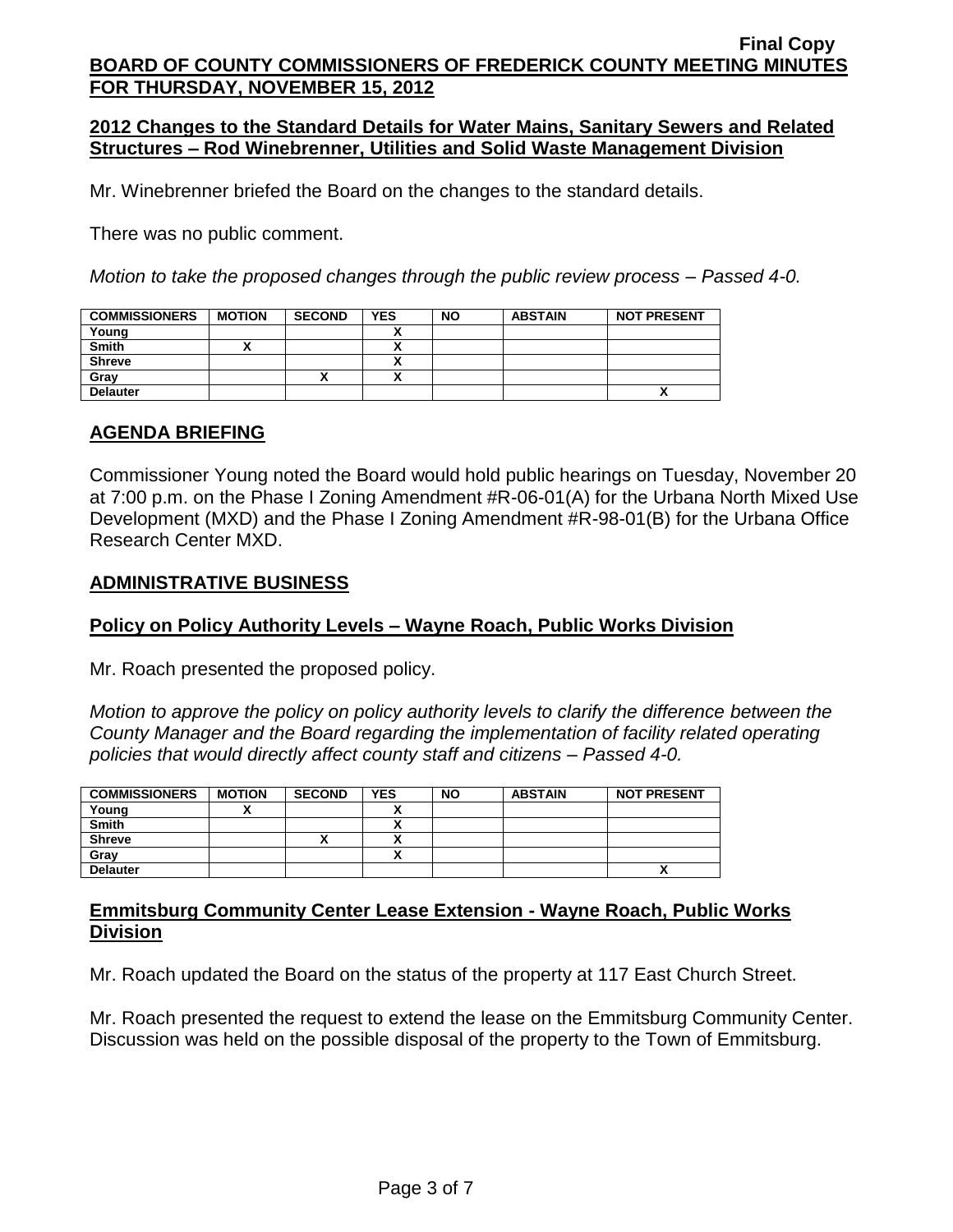*Motion to move forward with the lease and explore the option to dispose of the Emmitsburg Community Center to the Town of Emmitsburg – Passed 4-0.*

| <b>COMMISSIONERS</b> | <b>MOTION</b> | <b>SECOND</b> | <b>YES</b> | <b>NO</b> | <b>ABSTAIN</b> | <b>NOT PRESENT</b> |
|----------------------|---------------|---------------|------------|-----------|----------------|--------------------|
|                      |               |               |            |           |                |                    |
| Young                |               |               |            |           |                |                    |
| <b>Smith</b>         |               |               |            |           |                |                    |
| <b>Shreve</b>        |               | ↗             |            |           |                |                    |
| Grav                 |               |               |            |           |                |                    |
| <b>Delauter</b>      |               |               |            |           |                | ^                  |

## **Proposed Changes to the Policy on After Hour Use of Frederick County Government Buildings – Wayne Roach, Public Works Division**

Mr. Roach presented the proposed changes.

*Motion to approve the proposed changes to the policy - Passed 3-1.*

| <b>COMMISSIONERS</b> | <b>MOTION</b> | <b>SECOND</b> | <b>YES</b> | <b>NO</b> | <b>ABSTAIN</b> | <b>NOT PRESENT</b> |
|----------------------|---------------|---------------|------------|-----------|----------------|--------------------|
| Young                |               |               |            |           |                |                    |
| <b>Smith</b>         |               |               |            |           |                |                    |
| <b>Shreve</b>        |               |               | ~          |           |                |                    |
| Gray                 |               |               |            |           |                |                    |
| <b>Delauter</b>      |               |               |            |           |                | ↗                  |

## **COMMISSIONER COMMENTS**

None.

# **PUBLIC COMMENTS**

None.

## **QUESTIONS – PRESS**

None.

# **CLOSED SESSION**

Maryland Annotated Code State Government Article § 10-508(a)(3) To consider the acquisition of real property for a public purpose and matters directly related thereto.

**Topic** – To consider the acquisition of an interest in real property for purposes of agricultural preservation.

*Motion to go into closed session – Passed 4-0.*

| <b>COMMISSIONERS</b> | <b>MOTION</b> | <b>SECOND</b> | <b>YES</b>               | <b>NO</b> | <b>ABSTAIN</b> | <b>NOT PRESENT</b> |
|----------------------|---------------|---------------|--------------------------|-----------|----------------|--------------------|
| Young                |               |               |                          |           |                |                    |
| <b>Smith</b>         |               |               |                          |           |                |                    |
| <b>Shreve</b>        |               |               | $\overline{\phantom{a}}$ |           |                |                    |
| Grav                 |               |               |                          |           |                |                    |
| <b>Delauter</b>      |               |               |                          |           |                | ^                  |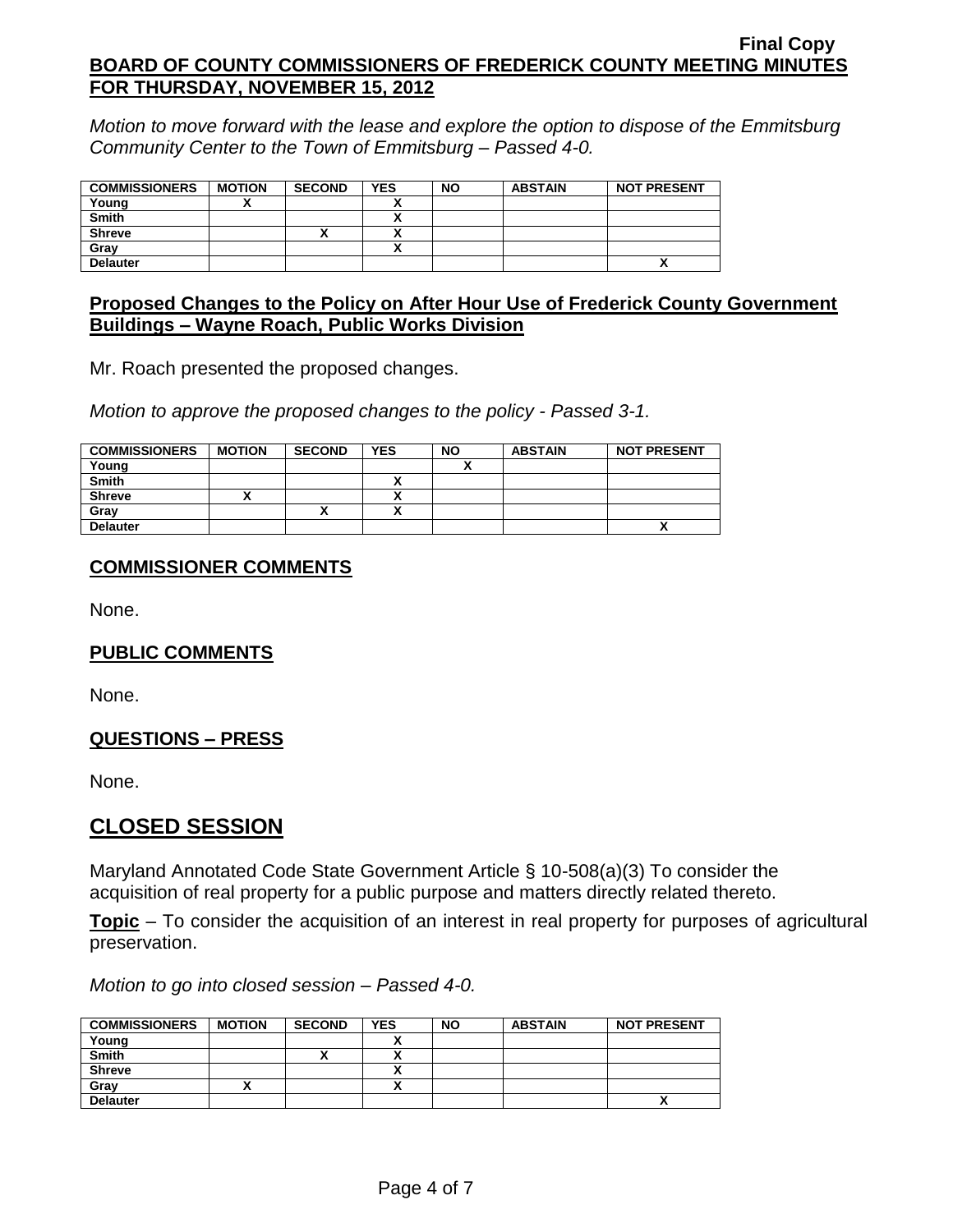# **ADJOURN**

The meeting adjourned at 11:45 a.m.

Patricia Morrow Recording Secretary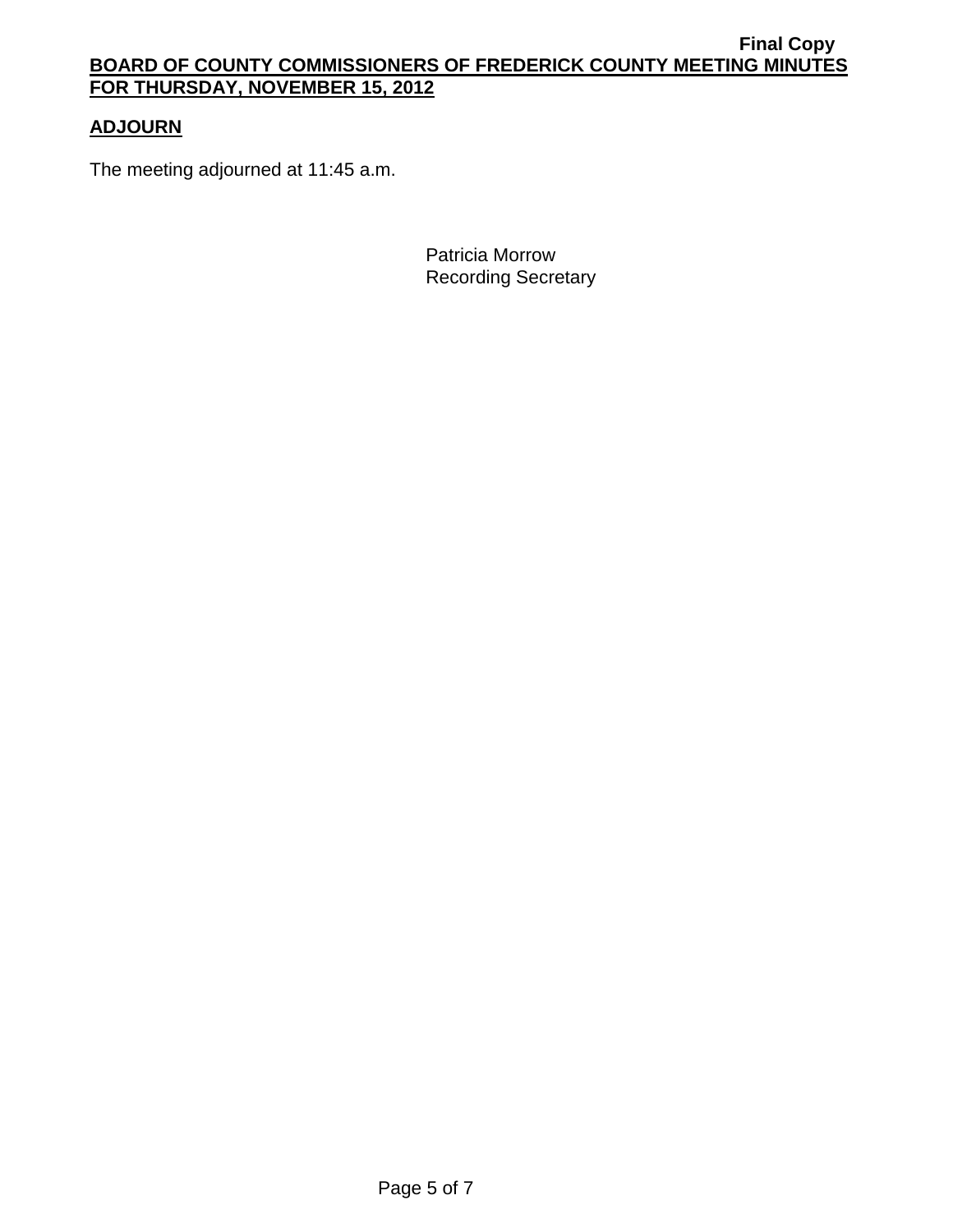# **FORM OF STATEMENT FOR CLOSING THE MEETING OF THURSDAY, NOVEMBER 15, 2012**

# **STATUTORY AUTHORITY TO CLOSE SESSION**

#### **State Government Article §10-508(a):**

(3) To consider the acquisition of real property for a public purpose and matters directly related thereto.

#### **Motion:**

Commissioner Gray moved to go into closed session under Maryland Annotated Code State Government Article § 10-508(a) (3) To consider the acquisition of real property for a public purpose and matters directly related thereto. Commissioner Smith seconded the motion that passed 4-0 with Commissioner Delauter absent.

#### **Time and Location:**

11:50 a.m. – Third Floor Meeting Room, Winchester Hall

## **Topic to be Discussed:**

To consider the acquisition of an interest in real property for purposes of agricultural preservation.

Patti Morrow, Recording Secretary